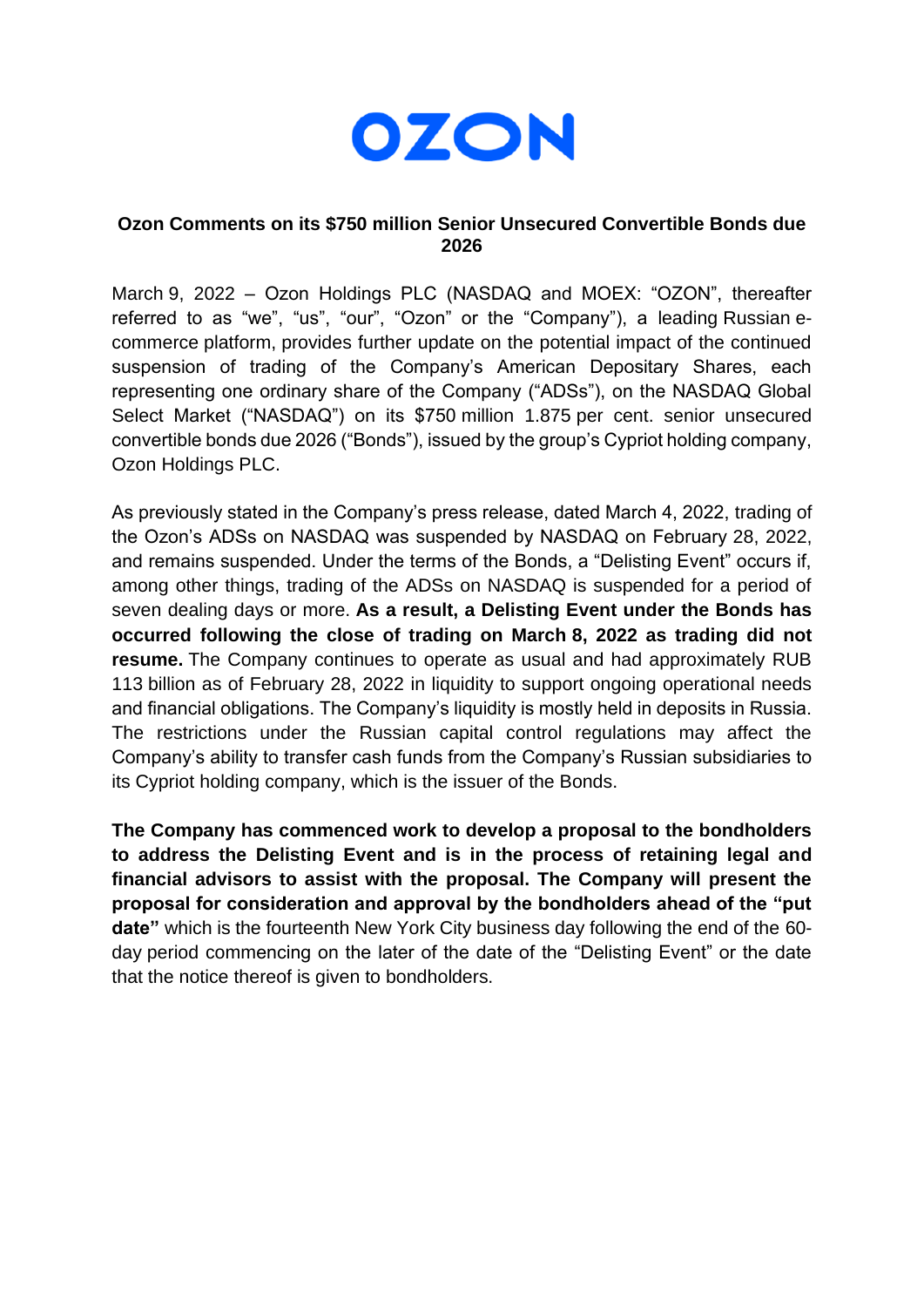# **About Ozon**

Ozon is a leading multi-category e-commerce platform and one of the largest internet companies in Russia. Ozon's platform offers one of the widest selections of goods across multiple product categories. Ozon's country-wide warehouse footprint includes around one million square meters. Its infrastructure enables Ozon to provide Russian population with a fast and convenient delivery via couriers, pick-up points and parcel lockers. Ozon's extensive logistics and fast-developing marketplace allow over 90 thousand entrepreneurs to sell their products across Russia's 11 time zones to more than 25 million customers. In addition to its core e-commerce business, Ozon is expanding Ozon fintech and other value-added services, such as its quick commerce and online grocery solution Ozon Express. For more information, please visit https://corp.ozon.com/.

### **Contacts**

#### **Investor Relations**

Maryia Berasneva-McNamara, Head of Investor Relations, Ozon [ir@ozon.ru](mailto:ir@ozon.ru)

### **Press Office**

Maria Zaikina, Director of Public & Industry Relations, Ozon [pr@ozon.ru](mailto:pr@ozon.ru)